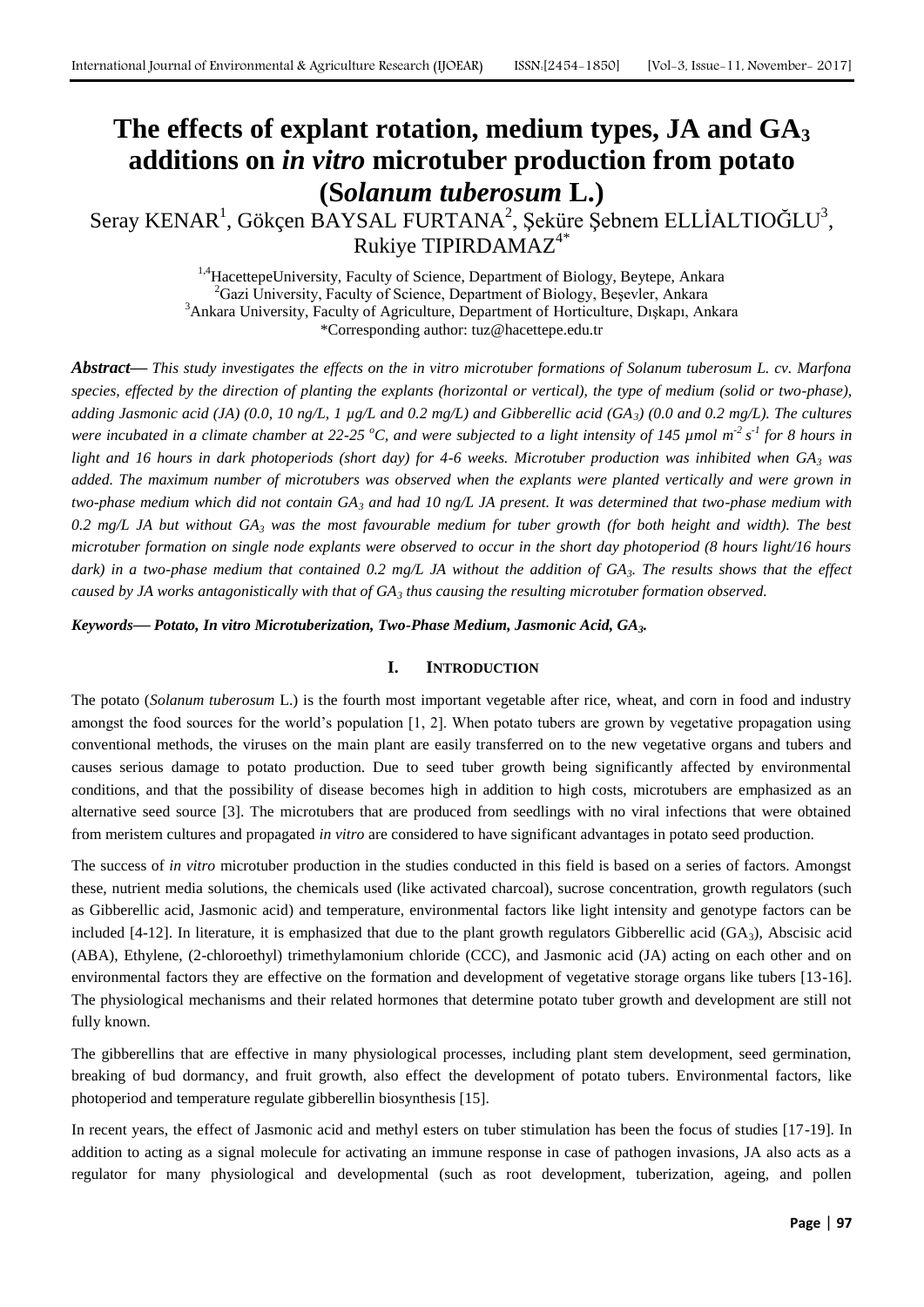development) processes. Jasmonates are also potential stimulators for the expression of vegetative storage protein genes [20]. It is also reported that JA's are effective during *in vitro* microtuberization in addition to playing an important role in the development of vegetative storage organs [16, 19, 21-24]. However, JA's influence on microtuber development and its relationship with other growth regulators are still not fully elucidated. In the studies conducted, the time taken for microtuber development, the medium conditions for growing microtubers and which hormones, chemicals etc. need to be applied in what doses could not be fully determined [18, 19, 22, 25-27]. To include JA when commercially producing microtubers, more information is needed on the effect of this substance on tuberization and its relationship with other hormones.

In this study, the relationship between the planting of explants (either horizontally or vertically), the type of medium (either solid or two-phase), the addition of Jasmonic acid  $(0.0, 10 \text{ ng/L}, 1 \text{ µg/L}$  and  $0.2 \text{ mg/L}$ ), and Gibberellic acid  $(0.0 \text{ and } 0.2 \text{ mg/L})$ mg/L) into the media and how they affect the development of microtubers growing *in vitro* on the economically valuable *Solanum tuberosum* L. cv. Marfona is investigated.

#### **II. MATERIALS AND METHODS**

The study was conducted in four stages: The *S. tuberosum* tuber shoots *in vivo, in vitro* shoot tip cultures, micropropagation, and microtuberization. For the purpose of shoot development, the potato tubers belonging to the Marfona variety are first washed under tap water, then they are placed in a 15% commercial sodium hypochloride (NaOCl) solution and left there for 20 minutes. They are then washed with distilled water 3 times [28] so that surface sterilization can occur. The tubers that had there surfaces disinfected are then planted into a pot filled with perlite and left to grow in a climate chamber that has a temperature of 30-35 °C, 60-65% humidity, a light intensity of 145  $\mu$ mol m<sup>-2</sup>s<sup>-1</sup>, and left for photoperiods of 16 hours in light and 8 hours in dark [29]. After 4 weeks, successfully grown shoots were obtained (Figure 1).



**FIGURE 1. SHOOT DEVELOPMENT ON TUBERS a) AFTER 1-2 WEEKS, b) AFTER 3-4 WEEKS**

To produce a shoot tip culture, the shoot tips obtained from potato tubers were placed in a 70% alcohol solution and shaken for 1 minute. Two drops of Tween-20 were then added and left to wait in a 10% NaOCl solution for 7-8 minutes, after which the shoot tips were washed with distilled water 3 times for sterilization [18-28]. Shoot tip explants obtained from sterilized shoots were then planted in a modified Murashige and Skoog (MS) medium [30]. Different references [31, 32] were used to produce the nutrient media and the final solution consisted of 30 g/L sucrose, 7g/L agar, 0.2 mg/L GA<sub>3</sub>, 0.2 mg/L Kinetin, 0.2 mg/L Indole Acetic Acid (IAA), and 100 mg/L Myo-inositol. The solution was adjusted to have a 5.8 pH. Shoot tips were placed in tubes with dimensions of 15x2.5 cm and cultured in 10 mL of Modified MS (MMS) in each tube. The cultures were then incubated for 2-2.5 months in a climate chamber that had a temperature of 20-22  $^{\circ}$ C, and were subjected to a light intensity of 145 µmol m<sup>-2</sup>s<sup>-1</sup> with 16 hours of light and 8 hours of dark photoperiods [33]. After this period, *in vitro* potato plantlets were obtained (Figure 2).

Single node explants taken from plantlets obtained from shoot tip cultures were used for micropropagation. The single nodes were planted into tubes of dimensions 15x2.5 cm that contained 1.0 mg/L IAA and 1.0 mg/L in addition to the MMS nutrient media. The MMS nutrient media was adjusted to have a 5.8 pH and contained 7 g/L agar, 30 g/L sucrose, 60 mg/L myoinositol, 0,4 mg/L thiamine, 1 g/L pyridoxine [34]. The cultures were incubated for 4-7 weeks in a controlled climate chamber of 22  $^{\circ}$ C with 16 hours of light and 8 hours of dark photoperiods and a light intensity of 145  $\mu$ mol<sup>-2</sup>s<sup>-1</sup> [31-33].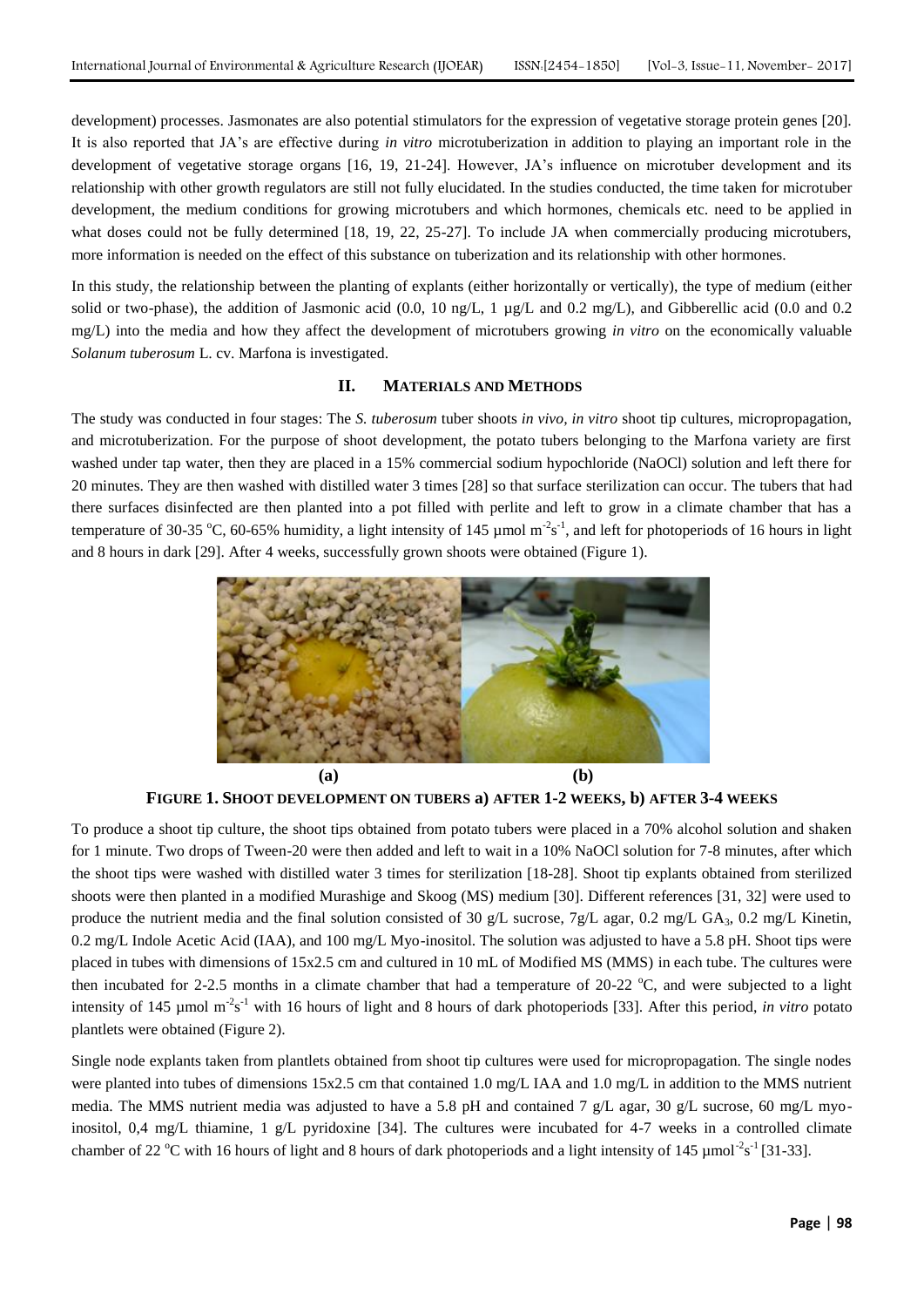

#### **FIGURE 2. PLANTS OBTAINED FROM SHOOT TIP CULTURES a) 3-4 WEEKS AFTER b) 6 WEEKS AFTER**

To determine the effects of the medium solution, the planting position (either horizontally or vertically), and type of medium (whether in a solid or two-phase medium), during microtuberization on the development of microtubers, single node explants obtained from plants that were grown *in vitro* were planted either horizontally or vertically into glass jars of dimensions 6.5x7.5 that had 50 mL each of either the solid phasic or two-phase MMS medium (Figure 3). The MMS medium used was made up of JA (0, 10 ng/L, 1 µg/L and 0.2 mg/L),  $GA_3$  (0 and 0.2 mg/L), and the combination of these in addition to 80 g/L sucrose and 7 g/L agar. The MMS medium was also adjusted to have a 5.7 pH [9, 26, 34]. Ten explants were planted into each of the 5 jars used and each experiment was repeated 5 times. The cultures were then incubated in a climate chamber for 4-6 weeks at a temperature of 22-25<sup>o</sup>C and a light intensity of 145 µmol  $m^2s^{-1}$  during an 8 hours light and 16 hours dark photoperiod (short day) [36]. At the end of the incubation period, the number of single nodes obtained from explants, the number of explants from which microtubers were obtained, explant yield (number of explants from which microtubers were obtianed/total number of explants), and the microtuber yield (number of microtubers/total number of explants) were determined for each group. The data was shown as percentages (%) in a chart.

The statistical analysis of the microtuber numbers and weights were conducted by using the SPSS packet programme. According to variance analysis and statistical test results, each variable was calculated to have a least significant difference (LSD) value between the significant 1% and 5% percentage value range. To compare of the groups, Oneway-ANOVA were used variance analysis and were followed by the Duncan's Multiple Range Test for comparing data in individual groups as well as between groups [37].

#### **III. RESULTS AND DISCUSSION**

The results of the effect of the direction of explant planting (either horizontally or vertically) (Figure 3), type of medium (solid and two-phase) (Figure 3), medium composition [JA (0, 10 ng/L, 1 µg/L and 0.2 mg/L) and  $GA_3$  (0 and 0.2 mg/L)] on microtuber development from single-node potato explants are summarized in Table 1. It was observed that the effect and relationships of the type of medium, the direction in which the explants were planted, and medium composition (JA and  $GA_3$ ) were significant (p<0.05).

Table 1 shows that in the control group and those that had JA in their medium microtuber development had occurred, while no development was observed when  $GA_3$  was present in the medium. Therefore, it was concluded that  $GA_3$  should not be present in media prepared for microtuber development. It was observed that the relationship between explant yield (number of explants from which microtubers were obtained/total number of explants) and microtuber yield (number of microtubers/total number of explants) generally increased in a proportional way. Accordingly, it was shown that the twophase groups [two-phase–0.2 mg/L JA (36.53%), two-phase–1 µg/L JA (45.28%), and two-phase–10 ng/L JA (44.4%)] which gave a high microtuber percentage yield also gave a high percentage yield of the explants (30.76%, 28.3%, and 38.09% respectively) which the microtubers were obtained from. It was also observed that two-phase–control (9.09%), Horizontal–10 ng/L JA + 0.2 mg/L GA<sub>3</sub> (6.84%), and Vertical–10 ng/L JA + 0.2 mg/L GA<sub>3</sub> (10.76%) medium groups which resulted in low microtuber yields additionally generated low explant percentage yields (7.27%, 5.47%, 6.15% respectively).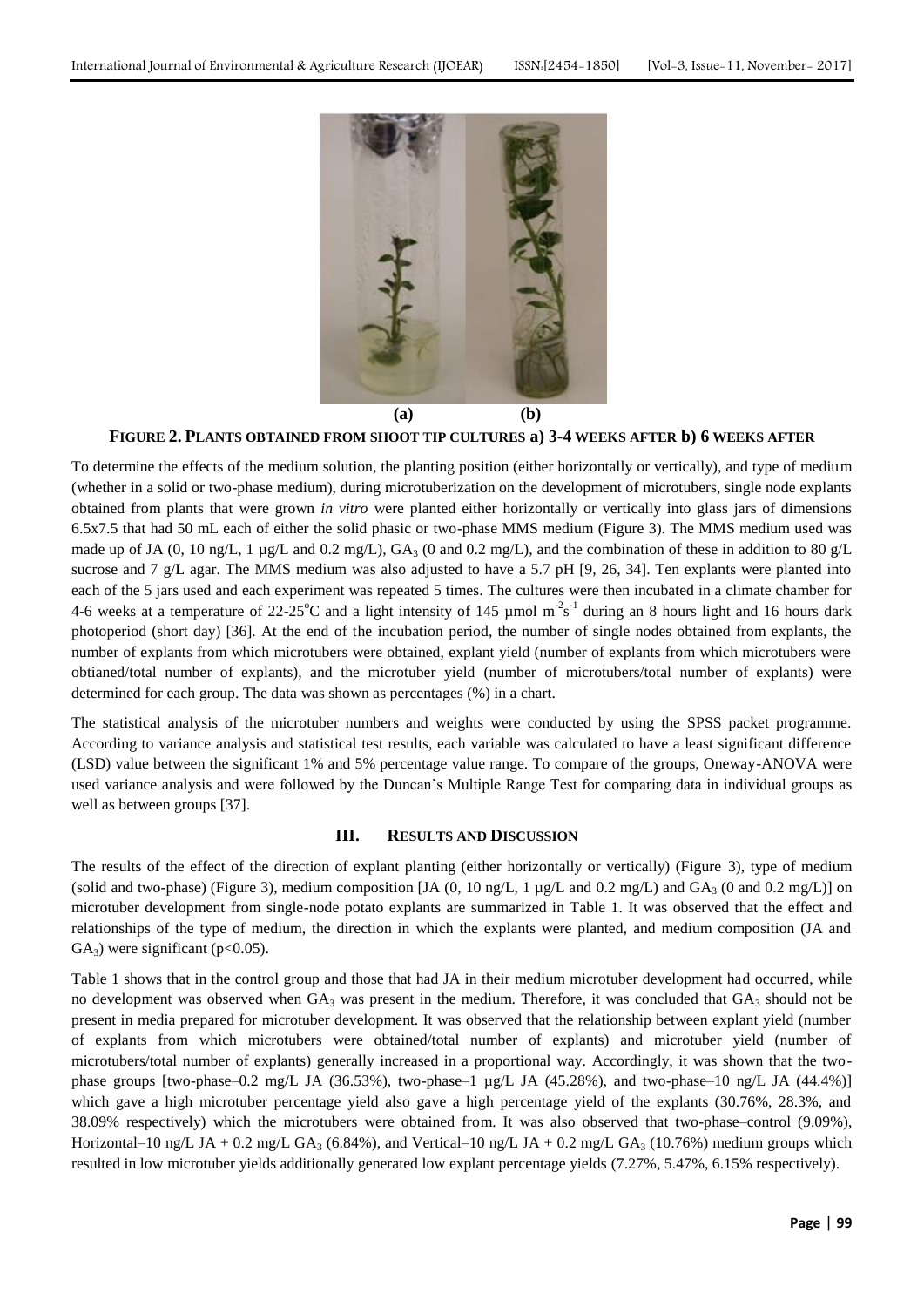

**FIGURE 3. THE PLANTING DIRECTION OF SINGLE NODE EXPLANTS**

Highest tuber yields were observed in two-phase-1 µg/L JA, two-phase-10 ng/L JA, and two-phase-0.2 mg/L JA media groups with percentage yield results being 45.28%, 44.4%, and 36.53% respectively. Therefore, it was concluded that twophase media were more suitable for microtuber development.

When the microtuber weights in Table 1 are analyzed, it was observed that microtuber weight, medium composition, and direction of planting of explants had a significant relationship (p<0.05). The highest values obtained with respect to microtuber weight were 176 mg, 118 mg, and 97 mg for two-phase–control, two-phase–0.2 mg/L JA, and vertical–0.2 mg/L JA media groups and planting directions respectively. The effects of horizontal and vertical planting directions on microtuber weight and microtuber yield was not significant.

| <b>Planting</b><br><b>Direction</b> | IA                 | GA <sub>3</sub><br>(0.2)<br>mg/L) | <b>Total</b><br>explant<br>number | MICROTUBER DEVELOPMENT<br>The number of explants<br>from which microtubers<br>were obtained and | The number of<br>microtubers and<br>microtuber yield | <b>Average</b><br><b>Microtuber</b><br>weight (mg) |
|-------------------------------------|--------------------|-----------------------------------|-----------------------------------|-------------------------------------------------------------------------------------------------|------------------------------------------------------|----------------------------------------------------|
|                                     |                    |                                   |                                   | explant yield $(\% )$                                                                           | (%)                                                  |                                                    |
| Horizontal                          |                    | $\overline{a}$                    | 66                                | $\Omega$                                                                                        | $\theta$                                             | $\theta$                                           |
| <b>Vertical</b>                     |                    | $\overline{a}$                    | 70                                | $\Omega$                                                                                        | $\Omega$                                             | $\Omega$                                           |
| <b>Two-phase</b>                    |                    | $\overline{a}$                    | 55                                | 4(7.27%)                                                                                        | $5(9,09\%)$                                          | $176 \pm 57$ $c^*$                                 |
| Horizontal                          | $0.2 \text{ mg/L}$ | $\overline{\phantom{a}}$          | 64                                | 12 (18,75%)                                                                                     | 13(20,31%)                                           | $37+9a$                                            |
|                                     |                    | $^{+}$                            | 80                                |                                                                                                 |                                                      | $\Omega$                                           |
| <b>Vertical</b>                     |                    | $\blacksquare$                    | 68                                | 16 (23,52%)                                                                                     | 18(26,47%)                                           | $97 \pm 26$ ab                                     |
|                                     |                    | $^{+}$                            | 93                                | $\Omega$                                                                                        | $\Omega$                                             | $\theta$                                           |
| <b>Two-phase</b>                    |                    | $\overline{a}$                    | 52                                | 16 (30,76%)                                                                                     | 19(36,53%)                                           | $118 \pm 26$ bc                                    |
|                                     |                    | $^{+}$                            | $\mathbf{0}$                      | 0                                                                                               | $\Omega$                                             | $\Omega$                                           |
| Horizontal                          | $\mu$ g/L          | $\overline{\phantom{a}}$          | 48                                | 12 (25%)                                                                                        | 15(31,25%)                                           | $35\pm8a$                                          |
|                                     |                    | $^{+}$                            | 72                                | $\Omega$                                                                                        | 0                                                    | $\theta$                                           |
| <b>Vertical</b>                     |                    | $\overline{a}$                    | 40                                | $6(13,04\%)$                                                                                    | 8(20%)                                               | $45 \pm 7$ a                                       |
|                                     |                    | $^{+}$                            | 64                                | $\Omega$                                                                                        | $\Omega$                                             | $\Omega$                                           |
| <b>Two-phase</b>                    |                    | $\overline{a}$                    | 53                                | 15 (28,3%)                                                                                      | 24(45,28%)                                           | $55 \pm 14$ ab                                     |
|                                     |                    | $^{+}$                            | 30                                | $\theta$                                                                                        | 0                                                    | $\overline{0}$                                     |
| Horizontal                          | $10 \text{ ng/L}$  | $\overline{\phantom{a}}$          | 69                                | $\Omega$                                                                                        | $\Omega$                                             | $\Omega$                                           |
|                                     |                    | $^{+}$                            | 73                                | 4(5,47%)                                                                                        | $5(6,84\%)$                                          | $24 \pm 5$ a                                       |
| <b>Vertical</b>                     |                    | $\overline{a}$                    | 69                                | $\Omega$                                                                                        | $\Omega$                                             | $\mathbf{0}$                                       |
|                                     |                    | $^{+}$                            | 65                                | $4(6,15\%)$                                                                                     | 7(10,76%)                                            | $32\pm9$ a                                         |
| Two-phase                           |                    | $\overline{\phantom{a}}$          | 63                                | 24 (38,09%)                                                                                     | 28(44,4%)                                            | $38\pm8$ a                                         |
|                                     |                    | $^{+}$                            | 41                                | $\Omega$                                                                                        | $\theta$                                             | $\overline{0}$                                     |
| <b>Horizontal</b>                   |                    | $^{+}$                            | 66                                | $\boldsymbol{0}$                                                                                | $\overline{0}$                                       | $\boldsymbol{0}$                                   |
| <b>Vertical</b>                     |                    | $^{+}$                            | 70                                | $\mathbf{0}$                                                                                    | $\boldsymbol{0}$                                     | $\mathbf{0}$                                       |
| Two-phase                           |                    | $+$                               | 41                                | $\theta$                                                                                        | $\Omega$                                             | $\overline{0}$                                     |
| <b>TOTAL</b>                        |                    |                                   | 1412                              | 114 (8,07%)                                                                                     | 142 (10,05%)                                         | $49\pm 5$                                          |

**TABLE 1 DATA SHOWING THE EFFECTS OF MEDIA COMPOSITION AND PLANTING DIRECTION OF SEEDLINGS ON MICROTUBER DEVELOPMENT**

*\*Means followed by the different letter in the same column are significantly different by Duncan's test (P ≤ 0.05).*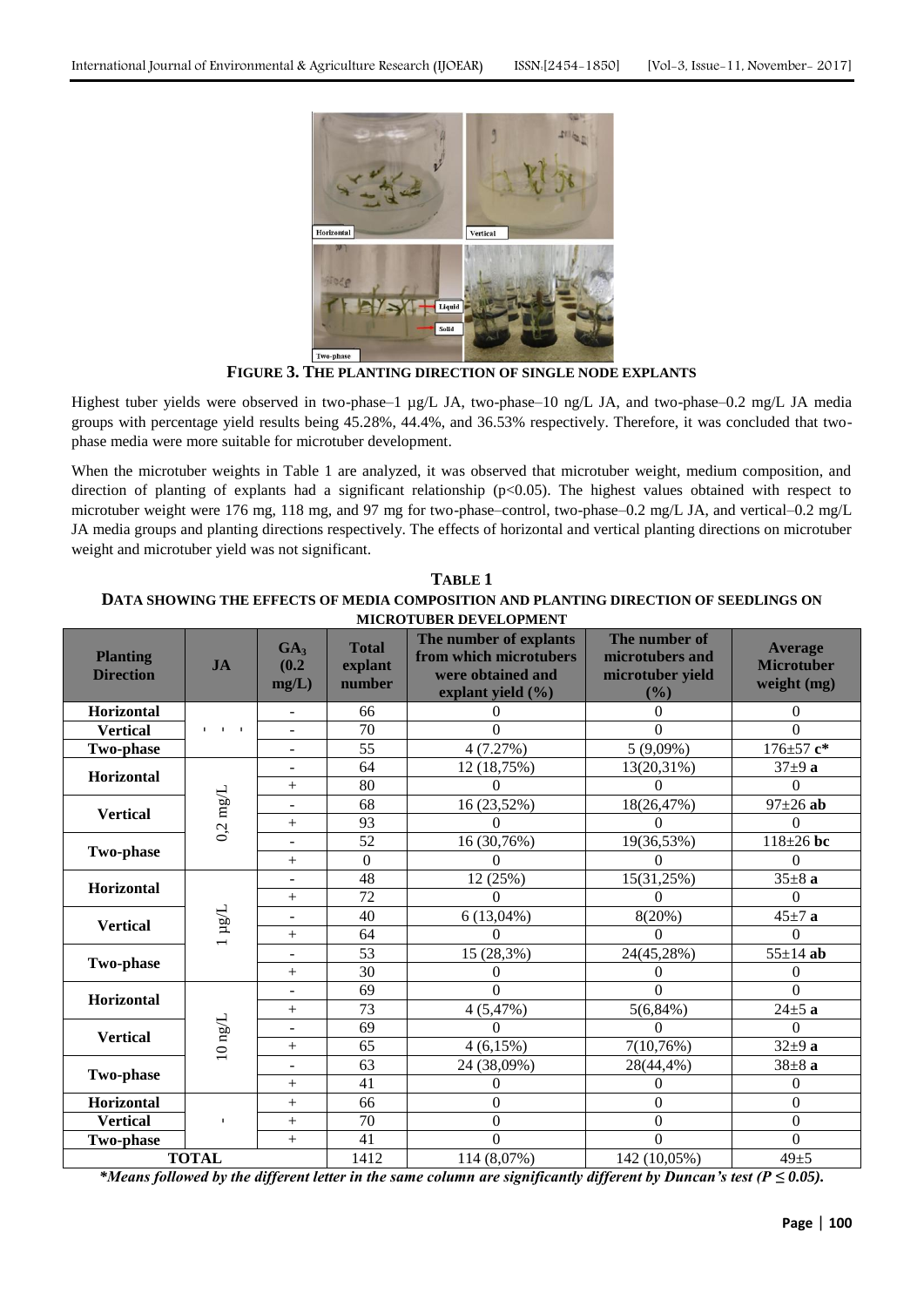In the experiment in which the effects of explant direction when planting, the type of medium, and the  $JA-GA<sub>3</sub>$  effects on microtuber development were investigated, it was found that the highest microtuber yield (45.28%) resulted from the twophase–1 µg/L JA group. The highest value for microtuber weight was found to be approximately 176 mg in the KC (twophase–control) group. However, when all the data, converted to a common denominator, were analyzed in addition to considering the criteria for using microtubers as potato seeds, it was deduced that the AOC (two-phase–0.2 mg/L JA) application resulted in high values in regard to microtuber yield and microtuber weight (Microtuber yield=36.53% and Average Microtuber weight=118 mg) and thus could be more suitable (Figure 4).



## **FIGURE 4. MICROTUBERS OBTAINED FROM DIFFERENT MEDIUM. MICROTUBERS OBTAINED FROM THE a) TWO-PHASE MEDIUM CONTAINS 0.2 mg/L JA , b) TWO-PHASE MEDIUM CONTAINS 1 µg/L JA , AND c) TWO-PHASE CONTROL MEDIUM**

In this study, the economically valuable *Solanum tuberosum* L. *cv*. Marfona was used to develop shoots *in vivo*, after which *in vitro* shoot tip cultures were developed. The effects of explant planting direction (horizontal or vertical), media type (solid phase or two-phase), and the addition of Jasmonic acid (0.0, 10 ng/L, 1 µg/L, and 0.2 mg/L), Gibberellic acid (0.0 and 0.2 mg/L) were added in to the media, on microtuber developments from the micropropagated plantlets (the shoot tip cultures) were then investigated.

Similarly Gopal et al. [32]'s results, the single nodes taken from plantlets obtained from shoot tip cultures were micropropagated in a MMS medium with 1.0 mg/L IAA and 1.0 mg/L BAP with 7g/L agar, 30g/L sugar, 60 mg/L myoinositol, 0.4 mg/L thiamine, 1 g/L pyridoxine with a 5.8 pH. They were incubated in a climate chamber with a temperature of 22 °C and a light intensity of 145  $\mu$ mol m<sup>-2</sup>s<sup>-1</sup> for 16 hours of light and 8 hours of dark photoperiods.

In our study, whether it were shoot development from *in vivo* tubers or shoot and plant development *in vitro*, all were subjected to 16 hours of light and 8 hours of dark (long day) photoperiods. On the other hand, it was determined that during microtuberization, the highest yield of microtuber development occurred when the single node potato explants were subjected to a short day (8 hours of light and 16 hours of dark) photoperiod in a two-phase nutrient medium containing 0.2 mg/L JA.

Potato tuber development depends on hormonal and environmental factors. Similarly, many relationships between *in vitro* growth conditions during microtuberization effect microtuber development. Some important factors effecting *in vitro* microtuberization include; glucose concentration in the medium, the dose of growth regulators added to the medium, type of medium, culture type, and the conditions of the environment in which the potato cultures are incubated in (e.g. temperature, photoperiod) [34, 38-40].

Momena et al. [41] observed the effect of different combination with sucrose and some growth regulators (Kinetin and BAP) on four different potato cultivars and as a result reported that treatment T3 (8% Sucrose+4 mg/L Kinetin + 1 mg/L BAP) was the best combination for the investigated cultivars. In another study [42], researchers purposed that to find out the suitable combination of sucrose, growth regulators (benzyladenine and paclobutrazol) and medium type. At the end of the study they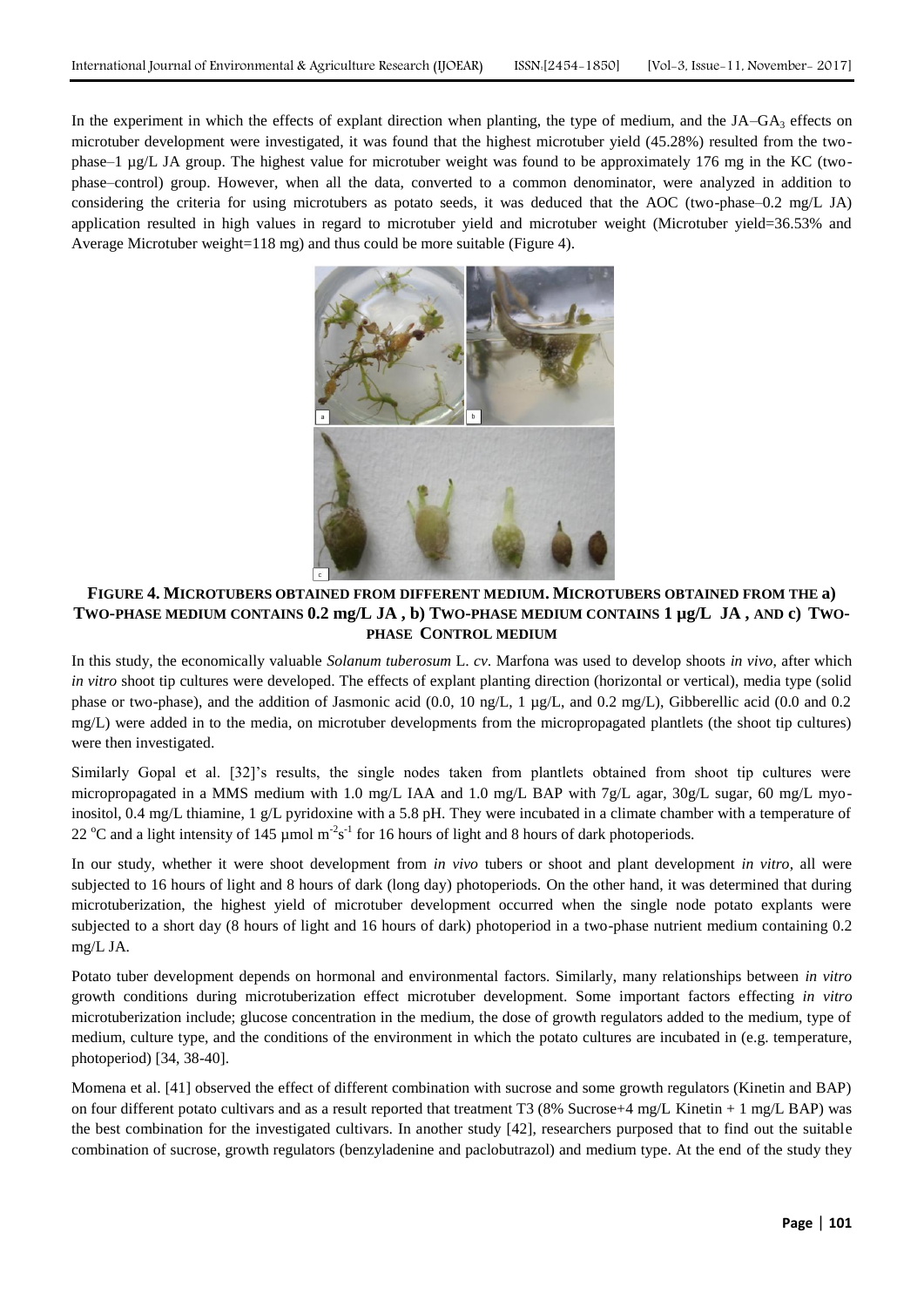reported that the best microtuberization rate was obtained in MS/2 liquid medium which include 80 g/L sucrose and 0.5 mg/L IBA.

It was deduced that the carbohydrate source, gibberellins, and anti-gibberellin-like substances and their interactions with each other all effected and regulated potato microtuberization. Harmey [43] determined that gibberellic acid strongly inhibited tuber development but that indole acetic acid and maleic hydrazide induced tuberization. It was also determined that when stem component carbohydrate sources were limited in media with less glucose concentrations, the addition of growth regulators did not induce tuberization.

In another study [44] researchers concluded that GA was an important regulator in tuber development, that ABA conversely stimulated tuber developments, and that sucrose regulated tuber development by controlling GA levels. Vreugdenhil and Sergeeva [45] deduced that internal gibberellin levels were high during condition where tuber development did not occur, and were low during conditions where tuber development did occur. When gibberellin biosynthesis inhibitors (CCC, paclobutrazol, etc.) are used the opposite effect was observed, while the addition of gibberellins in to the medium inhibited tuber development. They also found that gibberellin played a role in cellular mechanisms like cell division, cell widening, and in the lodging of microtubers.

In another study, gibberellin-photoperiod interaction effecting the regulation of microtuber development in potatoes was investigated [46]. It was concluded that *S. tuberosum* ssp. *andigena* plants needed short day photoperiods for tuber development and that this process was controlled by gibberellins.

It is indicated that jasmonic acid is carried as a signal for tuber induction and that it plays a role in tuber growth and development [47]. It was observed that when JA is found in the medium, the inhibition effect of  $GA_3$  was removed. The reason for this was because it was thought that JA worked antagonistically against the effects of GAs [39, 48].

Abdala et al. [49] determined in their study that the highest concentrations of JA was found in leaves, while during tuber development the highest concentration was found to occur in the roots. During the process of tuber development, the JA concentrations in stolons were found to be drastically reduced.

In our study it was observed that, in regards to medium type and direction of planting the best microtuber yields and microtuber weight was obtained in the two-phase (solid+liquid) nutrient medium. Similarly, it was observed that in various microtuber production methods, the highest yield resulted from two-phase solid propagating-liquid induction systems [9]. In another study [50], the development of microtubers in liquid and solid media were compared, and it was observed that cultures incubated in a liquid medium resulted in microtubers with more weight than those incubated in a solid medium. In a study conducted by Pelacho et al. [51], however, it was found that a half-solid medium resulted in higher tuberization rates and higher tuber weight values than those obtained from liquid media. A reason for the good results, in regards to tuberization, obtained in our study when a two-phase (solid+liquid) medium was used, might be due to the molecules needed for tuberization found in the medium being able to adsorb more readily on to the plant.

It was deduced in our study that the reason for tuber development in media when JA was present while no development was seen with  $GA_3$  and JA together, was because of the antagonistic effect of  $GA_3$  on JA.

In a similar study, it was observed that when gibberellins were added externally, it had a negative effect on tuber development, although internal GA<sub>3</sub> supported tuber development [45]. Tuber formation and its subsequent development, is a result of cell division and cell growth. Internal  $GA_3$  is thought to play a role in these cell divisions [44]. As  $GA_3$  is an inhibitor of the glycoprotein patatin, which is associated with microtuberization, adding  $GA_3$  to the external environment makes the concentration levels too high for the inhibition to be tolerated and thus microtuber formation is blocked [52]. Additionally, Jasik and Mantell [26] observed the effect of JA on three types of yam (*Dioscorea*) and as a results confirmed that JA supported microtuberization. In another study [46], researchers determined that gibberellins participated in the 8 hours light–16 hours dark photoperiod that encouraged potato tuberization, and that their role was as a regulator, showing gibberellins to have a relationship to tuber formation in a negative way.

In our study, the results of the microtuberization experiments showed that when looking at the effects of explant planting direction, medium type, and  $JA-GA<sub>3</sub>$  interactions, the highest microtuber yield (45.28%) was obtained from the two-phase, 1 µg/L JA containing medium. In regards to microtuber weight, the highest weight value (176 mg/tuber) resulted from the twophase, control medium. In similar studies [16, 53] the researchers obtained a higher number of microtubers with greater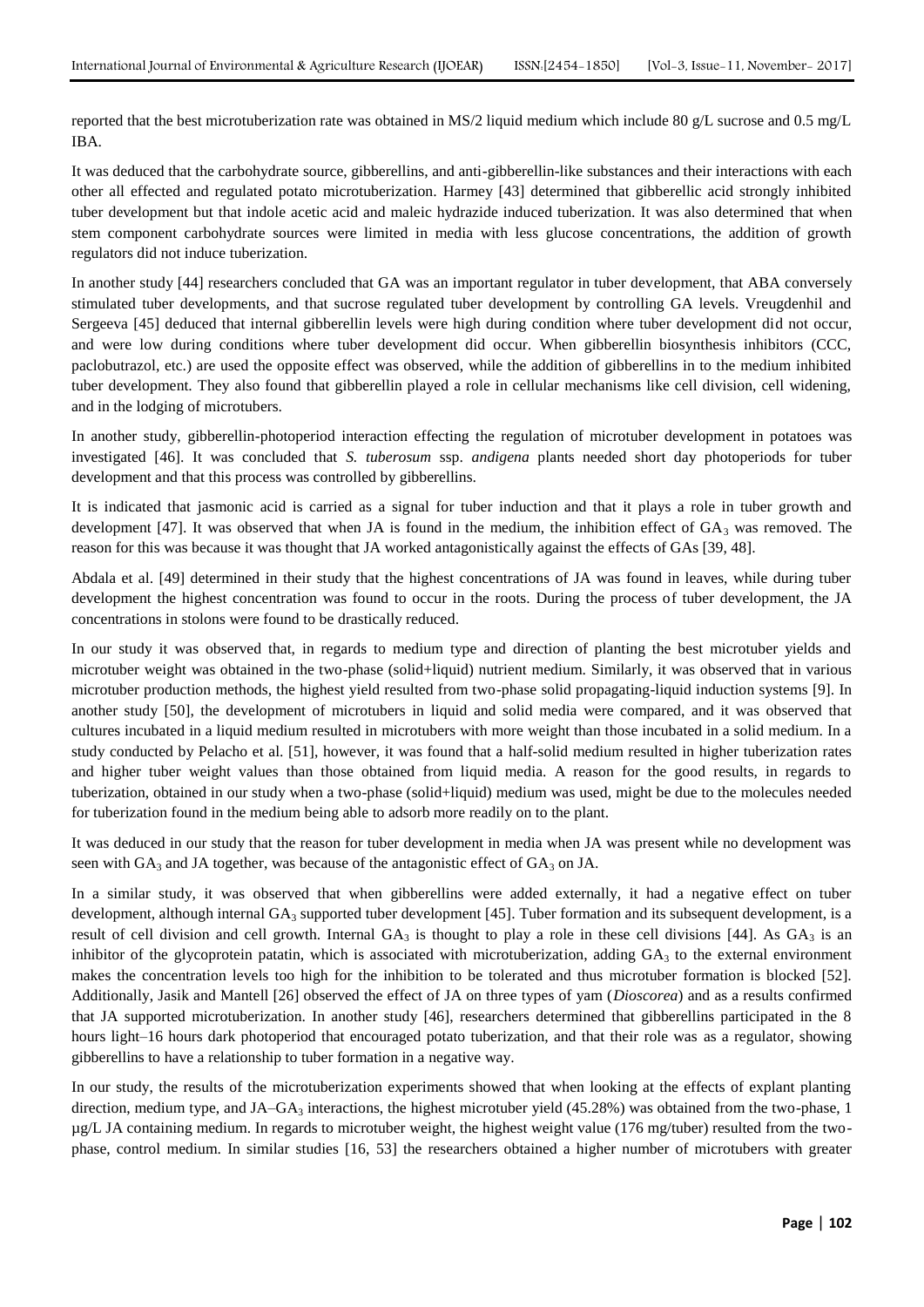weight, when JA was added to the medium. In potatoes, tuberization starts with the widening of the sub-apical meristem of stolons and jasmonates, by preventing the longitudinal growth of stolons, stimulate the widening of the sub-apical meristem.

When the criteria for microtubers that will be used as potato seeds was taken into consideration it was deduced from the results obtained in our study that the medium which gave the highest microtuber yield and weight (Microtuber yield=36.53% and Avg. Microtuber weight=118mg) was the 0.2 mg/L JA two-phase medium (Figure 4).

#### **IV. CONCLUSION**

To summarize the results:

- The best medium type for microtuber formation was a two-phase medium,
- $GA<sub>3</sub>$  addition to the medium inhibited microtuber formation,
- JA addition to the medium resulted in positive effects on microtuber formation and this effect resulted from working antagonistically with GA<sub>3</sub>,
- In regards to JA-GA<sub>3</sub> interaction and medium type, a two-phase medium with 0.2 mg/L JA but without any GA<sub>3</sub> was found to be the optimal medium.

In future studies, different substances that encourage tuberization will be beneficial for researching about other and their relationship with photoperiods in developing mechanisms in the production of microtubers.

#### **REFERENCES**

- [1] M. S. Zaman, A. Quraishi, G. Hassan, S. Raziuddin Ali, A. Khabir, and N. Gul, "Meristem Culture of potato (*Solanum tuberosum* L.) for Production of Virus-Free Plantlets", Online J Biol Sci, vol. 1(10), pp. 898-899, 2001.
- [2] Ü. Güner, "Ülkemizde Patateslerde Yapılmış Virüs Hastalıkları ile İlgili Araştırmalar", IV. Ulusal Patates Kongresi Bildiriler Kitabı Özetleri, Website[:http://www.patates.gov.tr/download.php?lng=tr,](http://www.patates.gov.tr/download.php?lng=tr) 2013.
- M. E. Çalışkan, H. Arıoğlu, N. Kuşman, and S. Çalışkan, "Gerçek Patates Tohumu Teknolojisinin Türkiye'de Verim Potansiyeli ve Uygulanabilirliği", IV. Ulusal Patates Kongresi Bildiriler Kitabı Özetleri. [http://www.patates.gov.tr/d](http://www.patates.gov.tr/)ownload. php?lng=tr, 2006.
- [4] G. Hussey, and N.J. Stacey, "Factors Affecting the formation of *In Vitro* Tubers of Potato (*Solanum tuberosum* L.)", Ann Bot, vo. 53, pp. 565-578, 1984.
- [5] G. Ortiz-Montiel, and H. Lozoya-Saldana, "Potato Minitubers: Technology Validation in Mexico", Am Potato J, vol. 64, pp. 535-544, 1987.
- [6] N. Garner, and J. Blake,"The Induction and Development of Potato Microtubers *In Vitro* on Media Free of Growth Regulating Substances", Ann Bot, vol. 63: pp. 663-674, 1989.
- [7] E. Esendal "Patates". Ondokuz Mayıs Üniversitesi, Ziraat Fakültesi Yayınları, Samsun, pp. 49, 1990.
- [8] C. Er, and S. Uranbey,"NiĢasta ve ġeker Bitkileri", Ankara Üniversitesi Ziraat Fakültesi Yayınları, Ankara, pp. 458, 1998.
- [9] S. Beyazova, "Production of Microtubers in Potato (*Solanum tuberosum*)", Middle East Technical Univ. Dept of Biology, Ms.C Thesis, Ankara, 1999.
- [10] G. Öztürk, "Patateste (*Solanum tuberosum* L.) *In Vitro* KoĢullarda Mikro Yumru Üretimine Farklı Besin Ortamlarının Etkisi", Ankara Üniversitesi Fen Bilimleri Enstitüsü, Yüksek Lisans Tezi, Ankara, 2003.
- [11] FAOSTAT, "Food and Agriculture Organization of the United Nation (FAO) Statistical Data bases", Website: [http://www.fao.org,](http://www.fao.org/) 2010.
- [12] K. G. A.Elaleem, R. S. Modawi, and M. M. Khalafalla, "Microtuber Induction of Two Potato (*Solanum tuberosum* L.) Varieties Namely, Almera and Diamant", Int Res J Biol Sci, vol. 4(3), pp. 84-89, 2015.
- [13] A. Zaib-Un Nissa, and A. Rafiq, "Effect of ABA and GA<sub>3</sub> on Tuberization and Some Chemical Constituent of Potato", Plant Cell Physiol, vol. 21, pp. 1343-1346, 1980.
- [14] A. K. Bhatia, M. L. Pandita, and S. C. Khurana, "Plant Growth Substances and Sprouting Conditions: II. Effect on Tuber Yield and Multiplication Rate in Seed Potato Production", J Indian Potato Assoc, vol. 19, pp. 154-156, 1992.
- [15] S. K. Kim, J. T. Kim, S. W. Jang, S. C. Lee, B. H. Lee, and I. J. Lee, "Exogenous Effect of Gibberellins and Jasmoate on Tuber Enlargement of *Dioscorea opposite*", Agron Res, vol. 3, pp. 39-44, 2005.
- [16] J. Jasik, and G. J. Klerk, "Effect of Methyl Jasmonate on Morphology and Dormancy Development in Lily Bublets Regenerated *In Vitro*", J Plant Growth Regul, vol. 25, pp. 45-51, 2006.
- [17] K. Pruski, P. Duplessis, T. Lewis, T. Astatkie, J. Nowak, and P. C. Struik, "Jasmonate effect on *in vitro* tuberization of potato (*Solanum tuberosum* L.) cultivars under light and dark conditions", Potato Res, vol. 44, pp. 315-325, 2002.
- [18] Z. J. Zhang, H. Z. Li, W. J. Zhou, Y. Takeuchi, and K. Yoneyama, "Effect of 5-Amino Levulinic Acid on Development and Salt Tolerance of Potato (*Solanum tuberosum* L.) Microtubers *In Vitro*", J Plant Growth Regul, vol. 49, pp. 27–34, 2006.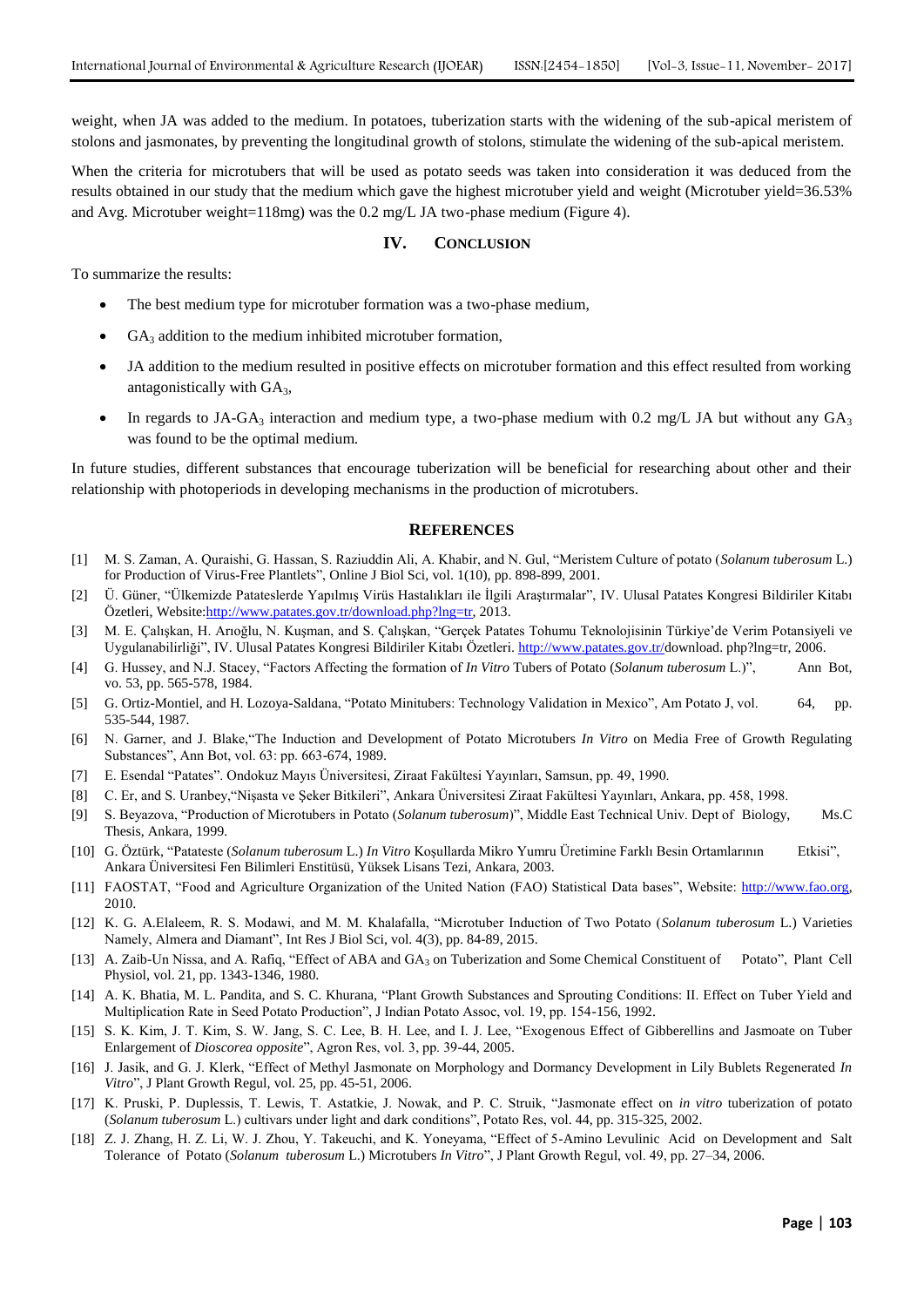- [19] U. P. Rayirath, R. R. Lada, C. D. Caldwell, S. K. Asideu, and K. J. Sibley, "Role of Ethylene and Jasmonic Acid on Rhizome Induction and Growth in Rhubarb *(Rheum rhabarbaum* L.)", Plant Cell Tiss Org Cult, vol. 105, pp. 253-263, 2011.
- [20] O. Lorenzo, and R. Solano, "Molecular Players Regulating the Jasmonate Signaling Network", Curr Opin Plant Biol, vol.8, pp. 532- 540, 2005.
- [21] J.H. Van den Berg, and E.E. Ewing, "Jasmonates and Their Role in Plant Growth and Development with Special Reference to The Control of Potato Tuberization: A Review", Am Potato J, vol. 68, pp. 781-794, 1991.
- [22] Y. Koda, Y. Kikuta, H. Tazaki, Y. Tsujino, S. Sakamura, and T. Yoshihara, "Potato Tuber Inducing Activities of Jasmonicacid and Related Compounds", Phytochemistry, vol. 30, pp. 1435-1438, 1991.
- [23] A. M. Pelacho, and A.M. Mingo-Castel AM, "Jasmonic Acid Induces Tuberization of Potato Stolon Cultured *In Vitro*", Plant Physiol, vol. 97, pp. 1253-1255, 1991.
- [24] M. Ravinkar, B. Vilhar, and N. Gogala, "Stimulatory Effects of Jasmonic Acid on Potato Node and Protoplast Culture", J Plant Growth Regul, vol. 11, pp. 29-33, 1992.
- [25] W. Zhang, C. Curtin, M. Kikuchi, andC. Franco,"Integration of Jasmonic Acid and Light Irradiation for Enhancement of Enthocyanin Viosynthesis in Vitis (*Vinifera suspension*) Cultures", Plant Sci, vol. 162, pp. 459-468, 2002.
- [26] J. Jasik, and S.H. Mantell, "Effects of Jasmonic Acid and its Methyl Ester on *In Vitro* Microtuberization of Three Food Yam (*Dioscorea*) Species", Plant Cell Rep, vol. 19, pp. 863-867, 2000.
- [27] N. Debeljak, M. Regvar, K.W. Dixon, and K. Sivasithamparam, "Induction of Tuberisation *In Vitro* with Jasmonic Acid and Sucrose in An Australian Terrestrial Orchid, *Pterostylis sanguinea*", J Plant Growth Regul, vol. 36, pp. 253– 260, 2002.
- [28] M. Babaoğlu, E. Gürel, and S. Özcan,"Bitki Biyoteknolojisi", S.Ü. Vakfı Yayınları, 2001, Konya.
- [29] M. J. Moeinil, M. Armin, M. R. Asgharipour, and S.K. Yazdi, "Effects of Different Plant Growth Regulators and Potting Mixes on Micro-Propagation and Mini-Tuberization of Potato Plantlets", Adv Environ Biol, vol. 5(4), pp. 631-638, 2011.
- [30] T. Murashige, and F. Skoog, "A Revised Medium for Rapid Growth and Bioassays with Tobacco Tissue Cultures", Physiol Plantarum, vol. 15, pp. 473-497, 1962.
- [31] R. S. Sangwan, C. Detrez, and B. S. Sangwan-Norreel, "*In Vitro* Culture of Shoot-Tip Meristems in Some Higher Plants", Symposium on *In Vitro* [Problems Related to Mass Propagation of Horticultural Plants,](http://www.actahort.org/books/212/index.htm) 1987.
- [32] J. Gopal, J. L. Minocha, and H. S. Dhaliwal, "Microtuberization in Potato (*Solanum tuberosum* L.)", Plant Cell Rep, vol. 17, pp. 794- 798, 1998.
- [33] K. Grigoriadou, and N. Leventakis, "Large Scale Commercial Production of Potato Minitubers, using *In Vitro* Techniques", Potato Res, vol. 42, pp. 607-610, 1999.
- [34] G. A. Romanov, N. P. Aksenova, T. N. Konstantinova, S. A. Golyanovskaya, J. Kossman, and L. Willmitzer, "Effect of Indole-3- Acetic Acid and Kinetin on Tuberisation Parameters of Different Cultivars and Transgenic Lines of Potato *In Vitro*", J Plant Growth Regul, vol. 32, pp. 245-251, 2000.
- [35] R. Estrada, P. Tovar, and J. H. Dodds, "Induction of *In Vitro* Tubers in A Broad Range of Potato Genotypes", Plant Cell Tiss Org Cult, vol. 7, pp. 3-10, 1986.
- [36] Z. Yıldırım, and E. Tugay, "BeĢ Patates Genotipinin *In Vitro* KoĢullarda Mikro Yumru OluĢturması Üzerinde Bir AraĢtırma", Ege Üniversitesi Ziraat Fakültesi Dergisi, vol. 39(1), pp. 41-45, 2002.
- [37] R. Sokal, and F. J. Rohlf, "Biometry. The Principles and Practice of Statistics in Biological Research", Third Edition, WH Freeman and Co, 1995, New York, USA.
- [38] E. E. Ewing, "The Role of Hormones in Potato (*Solanum tuberosum* L.) Tuberization", In: Davies, P.J., (ed) Plant Hormones, Physiology, Biochemistry and Molecular Biology, Dordrecht: Kluwer Academic Publishers, 1995, pp. 698-724.
- [39] G. Castro, A. Guillermina, C. Agüero, and R. Tizio, "Interaction between Jasmonic and Gibberellic Acids on *In Vitro* Microtuberization of Potato Plantlets", Potato Res, vol. 43, pp. 83-88, 2000.
- [40] Z. A. AL-Hussaini, S. H. A. Yousif, and S. A. AL-Ajeely, "The Role of Sucrose and Light Duration on *İn Vitro* Tuberization for Two Cultivars of Potato *Solanum tuberosum L*.", Int J Current Microbiol App Sci, vol. 4(2), pp. 277- 283, 2015.
- [41] K. Momena, R. Adeeba, H. Mehraj, A. F. M. Jamal Uddin, S. Islam, and L. Rahman, "*In Vitro* Microtuberization of Potato (*Solanum Tuberosum* L.) Cultivar through Sucrose and Growth Regulator", J Biosci Agricult Res, vol. 02(02), pp. 76-82, 2014.
- [42] F. Mani, M. Mhamdi, T. Bettaieb, and C. Hannachi, "Shoot Regeneration, Micropropagation and Microtuberization of Potato *(Solanum tuberosum* L.) Cultivars", J New Sci, vol. 7(2), pp. 10-18, 2014.
- [43] M. A. Harmey, H. Ikuma, and W. D. Bonner, "Near Ultra-Violet Spectrum of White Potato Mitochondria", Nature, vol. 209, pp. 174-175, 1966.
- [44] D. Vreugdenhil, X. Xu, and A. A. M. Lammeren, "Cell Division and Cell Enlargement during Potato Tuber Formation", J Exp Bot, vol. 49(320), pp. 573–582, 1998.
- [45] D. Vreugdenhil, and L. I. Sergeeva, "Gibberellins and Tuberization in Potato", Potato Res, vol. 42, pp. 471-481, 1999.
- [46] J. F. Martinez-Garcia, J. L. Garcia-Martinez, J. Bou, and S. Prat, "The Interaction of Gibberellins and Photoperiod in The Control of Potato Tuberization", J Plant Growth Regul, vol. 20, pp. 377-386, 2002.
- [47] S. D. [Jackson,](http://link.springer.com/search?facet-author=%22Stephen+D.+Jackson%22) and L. [Willmitzer,](http://link.springer.com/search?facet-author=%22Lothar+Willmitzer%22) "Jasmonic Acid Spraying Does Not Induce Tuberisation in Short-Day-Requiring Potato Species Kept in Non-Inducing Conditions", [Planta,](http://link.springer.com/journal/425) vol. 194(2), pp. 155-159, 1994.
- [48] S. D. Jackson, "Multiple Signaling Pathways Control Tuber Induction in Potato", Plant Physiol, vol. 119, pp. 1–8, 1999.
- [49] G. Abdala, G. Castro, O. Miersch, and D. Pearce, "Changes in Jasmonate and Gibberellin Levels during Development of Potato Plants (*Solanum tuberosum*)", J Plant Growth Regul, pp. 1–6, 2000.